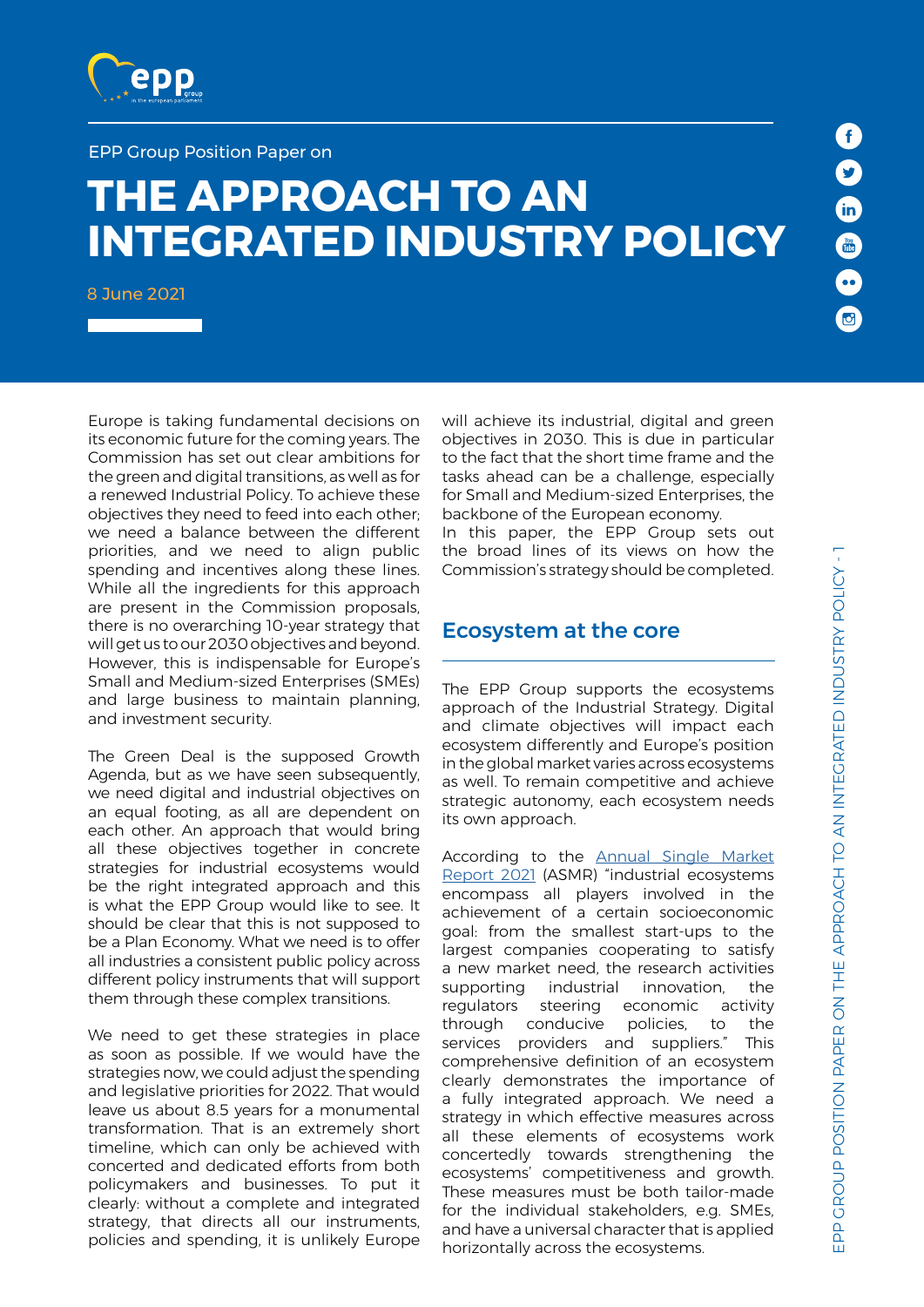An important question raised by the update of the strategy is whether the 14 ecosystems selected in 2020 are still the relevant ones. Due to important developments, the Commission added the perspective of dependencies as driving criterion to its strategy but it failed to convincingly outline why these developments would not impact the selection of the 14 ecosystems.

# Aligning instruments

The Union has a full arsenal of instruments to achieve its objectives. The Industrial Strategy relies on Industrial Alliances as core instrument. That is an example of an agenda-setting instrument, which should be at the core of the strategic approach. However, agendas for competitiveness can only succeed if they lead to an integrated approach of other instruments.

- **>** Agenda-setting instruments: Industrial Alliances, Industrial Technology Roadmaps, European Partnerships, HEU Strategic Plan, Sectoral Climate Partnerships, TEN, Pact for Skills.
- **>** Funding instruments: IPCEIs, Horizon Europe, European Partnerships (particularly Joint Undertakings), Digital Innovation Hubs, InvestEU, CEF, Smart Specialisation Strategies, national recovery plans, Innovation Fund, Just transition fund, Structural and Regional EU funding, Digital Europe Programme, Single Market Programme, Erasmus+.
- **>** Regulatory instruments: Better Regulation, state-aid and competition rules, Climate Law, Taxonomy, REDII, EED, ETS, AI Regulation, Data Act, DGA, DMA, DSA, standardisation, foreign subsidies distorting the Internal Market.
- **>** International instruments: CBAM, Trade agreements including FTAs and PCAs, WTO rules, standardisation, dependency analysis, global climate commitments (global ETS?), Partnerships with Neighbourhood countries, Energy Charter Treaty.

## Fully integrated strategy

As stated in the ASMR, the ecosystem approach "incorporates the systemic importance of all the horizontal and vertical links among economic actors". However, we also need to fully incorporate the horizontal and vertical links between all relevant instruments of support for those ecosystems. The current Industrial Strategy lacks this policy integration and concrete action. This creates the risk that the effectiveness of measures is undermined. Measures through one instrument usually need to be supported by measures in other instruments. This support might be lacking when we do not have an integrated approach.

The Ecosystem fiches in the ASMR offer a very good starting point, but they need to be completed for all ecosystems. We have only six dependency analyses, we have only two pilot Industrial Technology Roadmaps, the details on how the Taxonomy will impact a specific ecosystem are often lacking and the word 'could' appears often in the fiches. Moreover, due to a spill over effect of the Taxonomy, the Corporate Sustainability Reporting Directive (CSRD) now also seems to apply to SMEs with a potentially significant administrative burden. To achieve a transition we need to know the needs of an ecosystem and make a strategy on how to deliver them. This calls for, on the one hand, ambitious Technology Roadmaps for all ecosystems in order to direct the R&D needed for new technologies. On the other hand, we need close monitoring of the infrastructural and skills needs of the ecosystems.

To take the example of quantum technology, we have managed to introduce an earmarking for quantum technology of €1bn in the Horizon Europe Programme. In addition, significant funding is coming from the Digital Europe Programme and several JUs are relevant; for instance, the Key Digital Technology Joint Undertaking. Together with the recently formed Quantum Industry Consortium (QuIC), we now need to ensure that a common governance structure is created, including relevant Commission services and stakeholders, to steer the investment with clear 2030 targets. This will allow us, not only to achieve the so important technological advancement in this field, but also to constitute a decisive innovation infrastructure for many other sectors.

Additionally, as the ASMR points out, the ecosystems "evolve against the same background: an integrated Single Market". When we set overarching ambitions for that Single Market and its participants, like a taxonomy for sustainable investments or a revision of state-aid rules, without an integrated strategy for the ecosystems, these big ambitions might be counter-productive as they could close essential doors for specific ecosystems. Another element to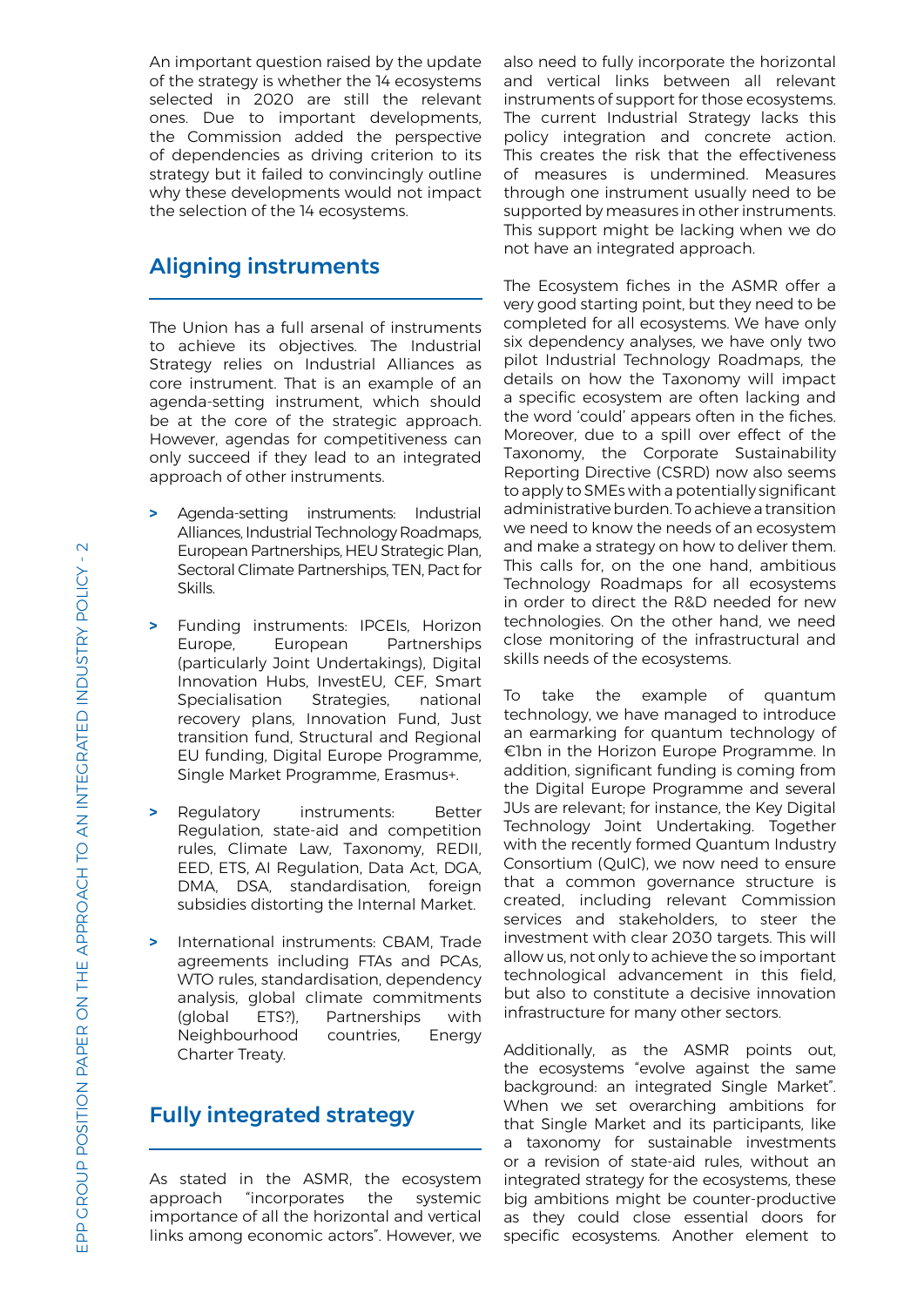be considered is the impact of choices in one ecosystem for other ecosystems (e.g. high reliance on hydrogen in one transport sector will impact the availability of hydrogen in other sectors). Lastly, clear plans for minimising red tape and the administrative burden should be included. Related to this is the revision of the state-aid framework. The revision is too slow and too fragmented. The revision proposals of the IPCEI rules appear still too conservative. Public and private investments will be held up if Europe does not provide clarity on state-aid rules, especially for SMEs. Given the complexity and urgency of the moment, we need to leave behind dogmatic attitudes towards state-aid and consider the full range of possibilities, from temporary suspension of state-aid rules in specific sectors to a full legislative revision of state-aid rules in other sectors.

## What we want to do

As a last step, we need clear operationalisation of all the solutions. Completing the analysis would put us on the right track, but the implementation details will be key. To move from the Commission's Strategy to the EPP approach, a number of steps are necessary:

- **>** The Commission should finalise the analyses for all ecosystems as soon as possible.
- **>** The Commission needs to reassess the selection of the 14 ecosystems.
- **>** The Commission needs to annually monitor the infrastructure needs.
- **>** The ecosystems need to deliver a clear Technology Roadmap.
- **>** The budgetary authorities need to show flexibility in the annual budgetary procedure and in the mid-term reviews of the Union Programmes to ensure Union funding priorities can respond to the outcomes of the Roadmaps and infrastructure needs.
- **>** The legislators need to critically assess legislation, and apply all necessary better regulations tools, especially the SME test, notably for the 'Fit for 55' package and the digital files (DGA, DSA, DMA), to ensure its alignment with the outcome of the analysis.
- **>** The Commission, together with Member States, needs to present a roadmap towards achieving a reduction of at least

30 percent in administrative burdens affecting European businesses and especially SMEs, in order to decrease cost pressure and promote competitiveness.

- **>** The state-aid framework needs to be reviewed to be fit for global competition with extreme urgency.
- **>** The Commission needs to continue the evaluation of strategic dependencies and present an action plan on how to strengthen global interdependencies of European ecosystems.
- **>** The Commission needs to deliver on a strategic package of strengthening the Single Market, dealing with foreign subsidies and take-overs and making public procurement rules fit for the future so that what we produce and develop in the EU is also protected by the EU.

## Example: Clean aviation

The aviation sector is currently caught in a perfect storm: economic activity collapsed due to COVID-19, the sustainability objectives for the sector are immense, and the implications of digitalised global transport will challenge existing business models. This makes it a perfect case to illustrate the need for an integrated approach.

Under the Industrial Strategy, the sector is included in the Aerospace and Defence Ecosystem. However, the sector is also intimately linked with other ecosystems, for instance the "Energy - Renewables Ecosystem" and the "Mobility - Transport and Automotive Ecosystem". Investments now in carbon neutral technologies most likely will not result in the emission reductions needed in 2030 and are tied to decisions in other ecosystems. If we want to use synthetic fuels implemented by 2030 to achieve those objectives, this will put pressure on the availability of energy and raw materials for the production of electric aircrafts and other sectors. If we put energy towards the production of zeroemission hydrogen to decarbonise the energy-intensive industries, this will put pressure on the energy available for the aviation industry. The Joint Undertaking on Clean Aviation, established under Horizon Europe, will deliver cleaner technologies for 2030, but that will need to be aligned with investments suggested by the Alliance. Meanwhile, the JU and the Alliance will need to receive funding from the same coffers in